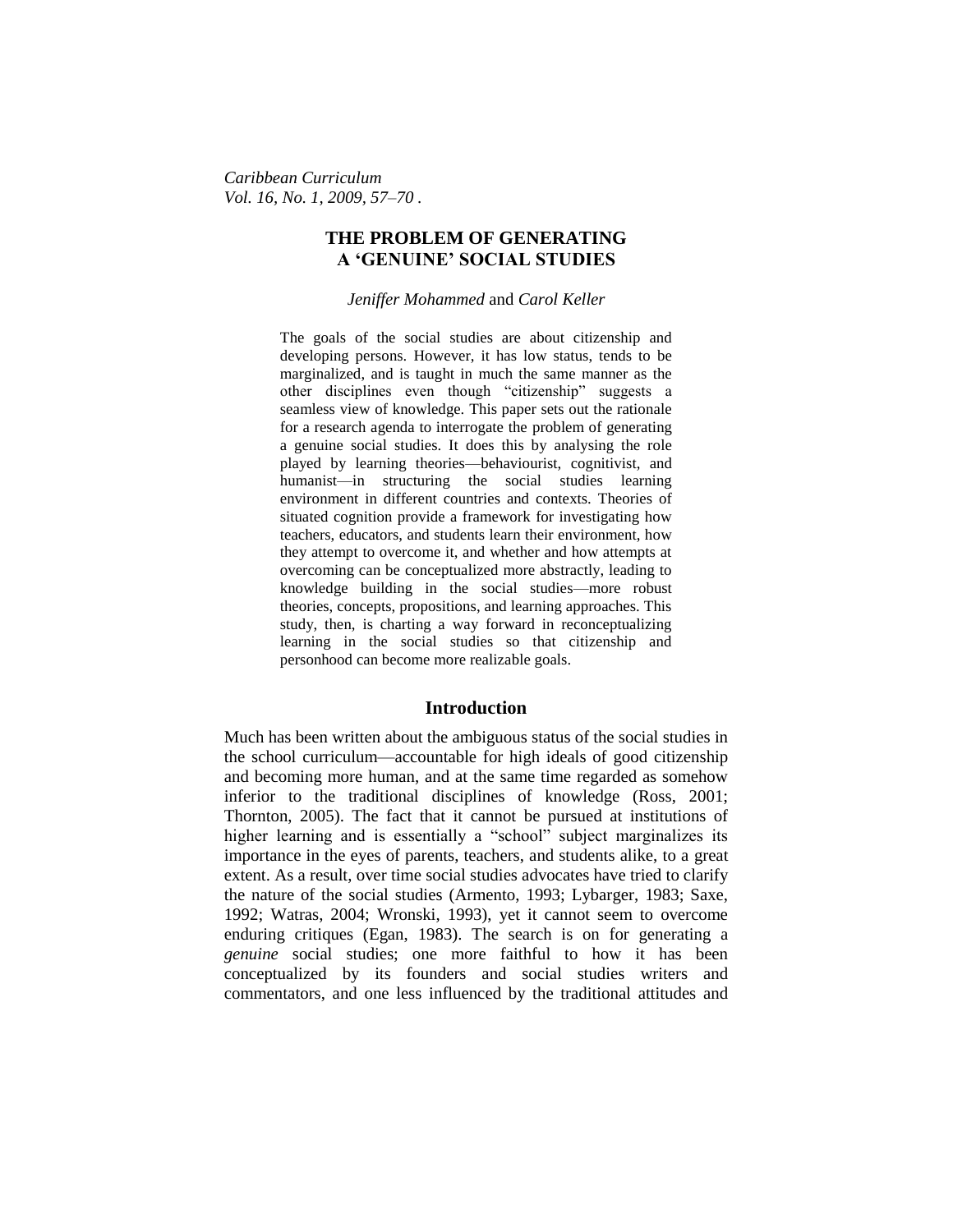ideologies towards learning and knowledge in schools (Mohammed & Keller, 2004; Winch, 1958, 1997).

This article sets out a rationale for a research agenda that investigates the contexts of social studies teaching and learning in schools in different countries. An ecological approach promises to yield information on the environments in which social studies teaching and learning take place. This approach, which emphasizes contexts and environments, will focus on the skills, abilities, and dispositions of learners and teachers; the ideologies governing schooling (teaching, learning, and assessment); school organization; the prevailing conceptions about the social studies; the texts and other learning materials used; and the lived experiences of participants. Our main idea, which we want to pose for debate and discussion, is that people learn their environments and that the social studies suffers because of this (Lave, 1988; Lave & Wenger, 1991). It tends to be regarded as just another subject that can be transmitted as factual knowledge, and although there is more of a press today towards constructivism and humanist pedagogies, the social studies continues to be treated as "product" or a "given"—already fully worked out, as in a syllabus or a text. Even the notion of the good citizen is emphasized as output or a product rather than as an in-process, phenomenological issue.

## **Rationale**

The social studies has long been entrusted with the goals of nurturing the good citizen and with becoming more human (Bohan, 2003; Carpenter, 2004; Mraz, 2004). This mission (Marsden, 2001), though, has been interpreted and re-interpreted in various ways (Crocco, 2004; Shudak & Helfenbein, 2005). For example, a fundamental divide in the arena of social studies education is whether it is highly disciplined—history being its main vehicle—or whether it is primarily interdisciplinary as suggested by its all-embracing purposes (Slater Stern 2006; Thornton, 2005; Whelan, 2001). At another level, there is the fundamental issue of whether it is about output as suggested by "producing the good citizen," or whether it is about process—investigating the experiences of teachers and learners in exploring ideas about citizenship and cultural life (Trofanenko, 2005; Urrietta, 2005). These are major struggles that continue to obfuscate the nature of the social studies and how its original purposes (which continue in rhetoric) are to be achieved.

Despite valiant attempts to focus on the ineffable purposes of the social studies, it is still treated as a traditional discipline or, rather, as separate disciplines (Crocco & Thornton, 2002; Parramore, 1993). Attempts at overcoming this orientation tend to be neutralized by the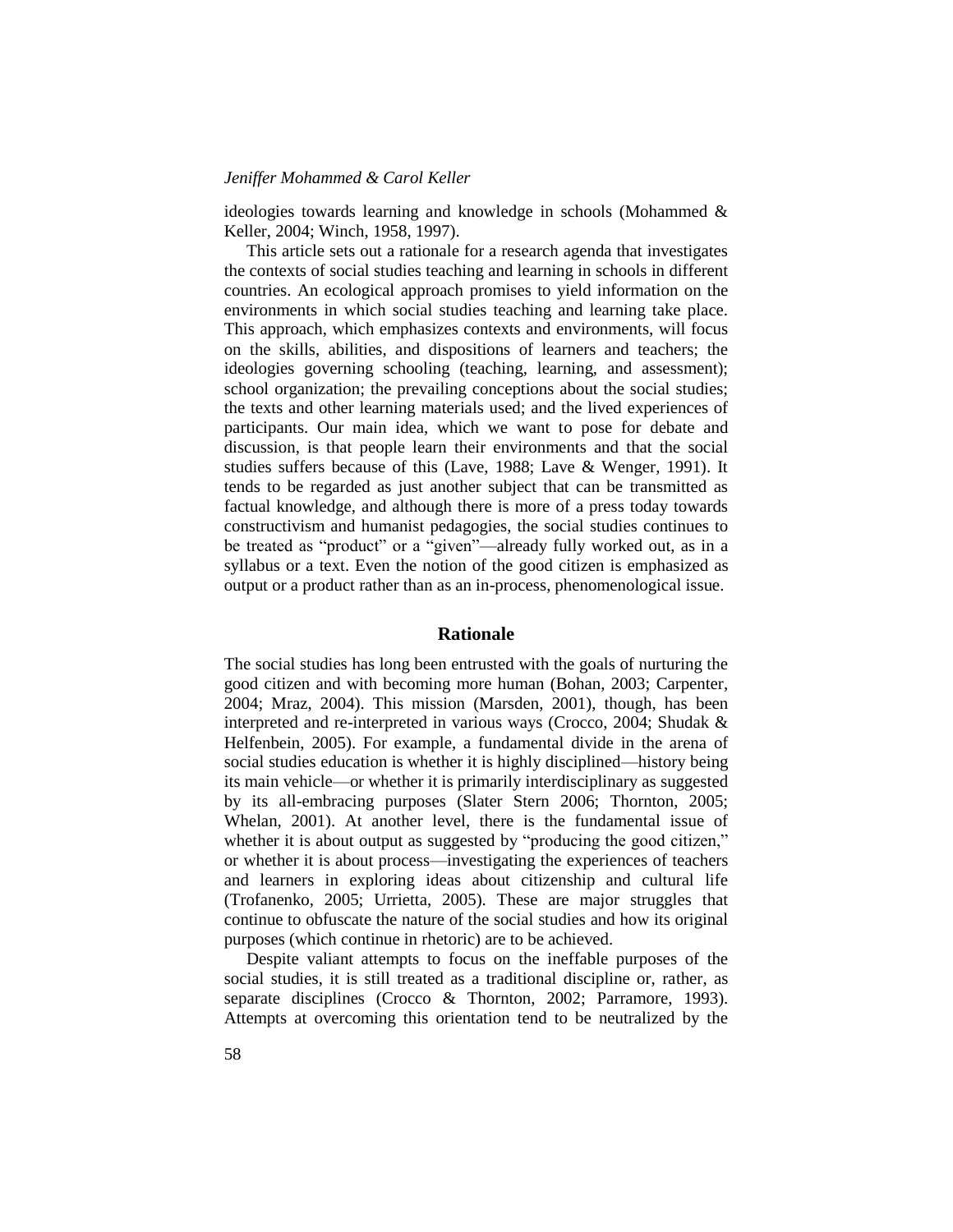## *A 'Genuine' Social Studies*

dominance of the disciplinary curriculum. In response to the wide array of habits, dispositions, and knowledge required of the "good citizen," teachers have been harnessing an ever-increasing number of disciplines into social studies lessons, producing a multidisciplinary study that largely loses focus. However flawed, it represents an attempt to deal with these purposes, which are seen as unique and which represent a challenge to many social studies teachers. By contrast, a different premise about the learner and knowledge starts with human problems and issues (e.g., adolescent concerns in the secondary school) and attempts to build/interrogate ideas of citizenship and being better humans from such a foundation. In such a conception, the "disciplines of knowledge come into play as resources from which to draw within the context of the theme and related issues and activities" (Beane, 1995, p. 619). Starting from a "problem" invokes real-life situations and, thus, *the student as a source of knowledge* is emphasized over the discrete disciplines. Constructivist ideas about relationships between teachers, learners, and knowledge, though, have had mixed success to date, one reason being the "gatekeeping" actions of teachers, influenced largely by their beliefs and experiences of teacher education (Baker & Moroz, 1997; Pennell & Firestone, 1996; Smith, 2001; Thornton, 2005).

An ecological study that investigates the environments of social studies teaching and learning in different contexts is being proposed in order to examine the understandings and/or ideologies related to knowledge and learning that underpin the curriculum in those places. Specifically, we are interested in the extent to which a *genuine* social studies is being generated. *A genuine social studies* is understood as one where the social studies is rooted in the experiences and cultural life of the people in different contexts, and this knowledge is used to contribute to the developing body of concepts, propositions, theories, and ideas in the social studies.

## **Methodology**

#### **Situated Cognition**

Various researchers interpret situated cognition differently, but it is usually applied to how concepts or the processes involved in learning practical tasks are learned more meaningfully in context (Brown, Collins, & Duguid, 1989; Lave, 1988; Lave & Wegner 1991; Núñez, Edwards, & Matos, 1999). The main idea in the situated cognition view of learning is that people learn best in practical, everyday situations where they are called upon to complete a task within a natural setting, among others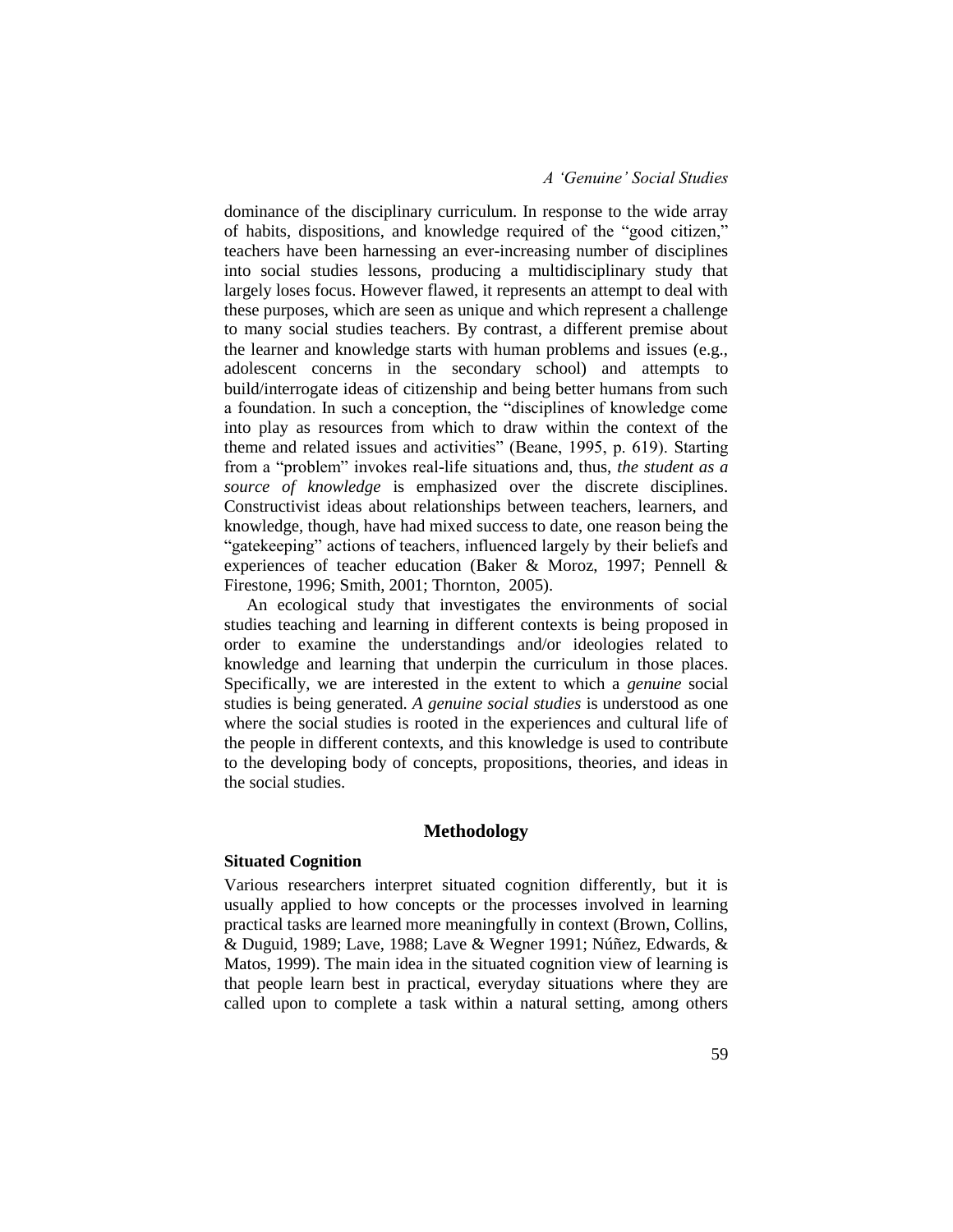whom they can learn from in a sort of apprenticeship role. Actually engaging in the learning tasks helps them to make connections, some of which they devise themselves, so that they learn much more than the steps in an activity, and achieve a holistic understanding of the processes, problems, and possible solutions which relate to that activity. What they learn is their environment, which makes the learning palpably different from learning the same things in a classroom where, traditionally, abstract knowledge is the logical place to start. In this paper, situated cognition is applied to how and what social studies students, teachers, educators, and other stakeholders learn about the social studies. Instead of applying it only to student learning of a concept, we are applying it to how persons generally learn the social studies learning environment. It refers to all the practices, assumptions, contradictions, and relationships between dominant and other paradigms that configure the environment of social studies learning in school. Remaining faithful to the metaphor, then, if we want to study environmental conditions we will need something of an ecological approach.

Bereiter (1997) proposes that understanding how people learn can be penetrated using a basic three-step model of cognition. Firstly, persons learn their environment in a behaviourist fashion. Whether in a classroom or in a tailor shop, people learn what are the fundamental dimensions of a problem in that context. For example, even if a mathematics problem starts off with "Jane and Louisa have to divide 10 apples," students in classrooms know that the storyline is incidental and that the problem boils down to a case of manipulating numbers and computing. They therefore learn that problem solving is about arriving at the right answer—the "truth"—through a static series of rational steps the algorithms—and reproducing the same steps to solve similar problems (Lave, 1988). In the case of real-world situations, learning takes place differently, but people still learn their environment. Lave's work among apprentice tailors in West Africa shows how having them iron finished garments or attach buttons and cuffs—the last stages in garment construction—contributes to a broad understanding of the whole process; later on they learn how to sew, and the very last thing they learn is how to cut (Lave & Wenger, 1991). For them, the environment is organized to stimulate learning that will eventually give a cumulative understanding of what a master tailor should know. In a similar sense, students, their teachers, and others learn what disciplines are like, what knowledge is, and who is a learner through experiencing the dominant learning approaches in our schools. Knowledge about the social studies, therefore, is learned within the parameters set by such learning environments.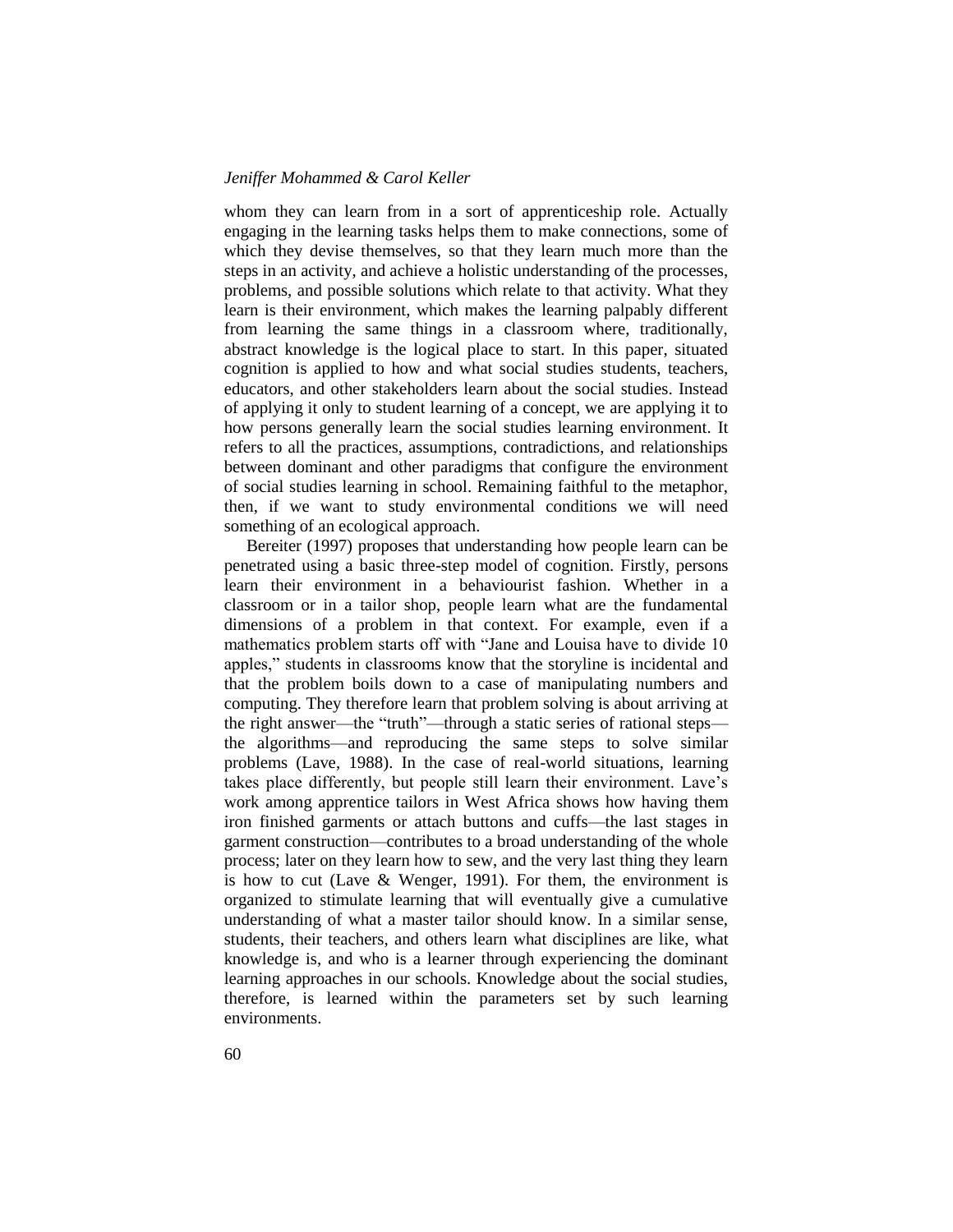## *A 'Genuine' Social Studies*

Secondly, Bereiter (1997) says that people not only learn their environment but can overcome that environment. With the knowledge they have gained, they are able to create strategies, develop relationships, and modify practices to deal with problems and issues in their context. Overcoming their environment could mean, in the case of the social studies, the intention to organize multidisciplinary and interdisciplinary approaches to learning, as well as experiments with constructivist pedagogies and authentic learning. It can also mean the opposite, a determined push by the "social studies as history movement" to assert itself in new ways to overcome the ambiguities currently plaguing the field (Ravitch, 1989, 1991). Attempts to overcome the environment may or may not be successful depending on the extent to which one could really overcome. It is instructive to note, for example, that even today in the social studies, "American history textbooks, in general, present a white, middleclass, Eurocentric view of the world" (Zhao & Hoge, 2006, p. 428).

A third level or phase suggests that human beings are capable of thinking of their environment, relationships, practices, and how they have overcome them or are adapting to them, in order to develop ideas in the abstract that represent knowledge and understanding generally about such problems or issues, which can be further refined in overcoming the environment. They can develop symbols to generate models to go beyond the environment. Bereiter (1997) likens this third level to Popper's World 3, and in this dimension we see possibilities of generating a more *genuine* social studies.

#### **Knowledge Production**

Popper (1979) portrayed the worlds we inhabit metaphorically as World 1 (the material world or the physical and human environment); World 2 (the mental and subjective world of individuals); and World 3 (that of knowledge objects—theories, concepts, propositions, abstract knowledge created by the human intellect). Traditionally, much of our learning involves bringing Worlds 1 and 2 together to learn our environment and to attempt to overcome it. World 3, consisting of immaterial knowledge objects produced by humans, has the capability to go beyond our local subjective knowing. Treating our ideas and experiences as objects for further argument and scrutiny, Popper believes, brings us nearer to a more "truthful" understanding of phenomena—"to a fuller, a more complete, a more interesting, logically stronger and more relevant truth—to truth relevant to our problems" (p. 148). Bereiter (1997) takes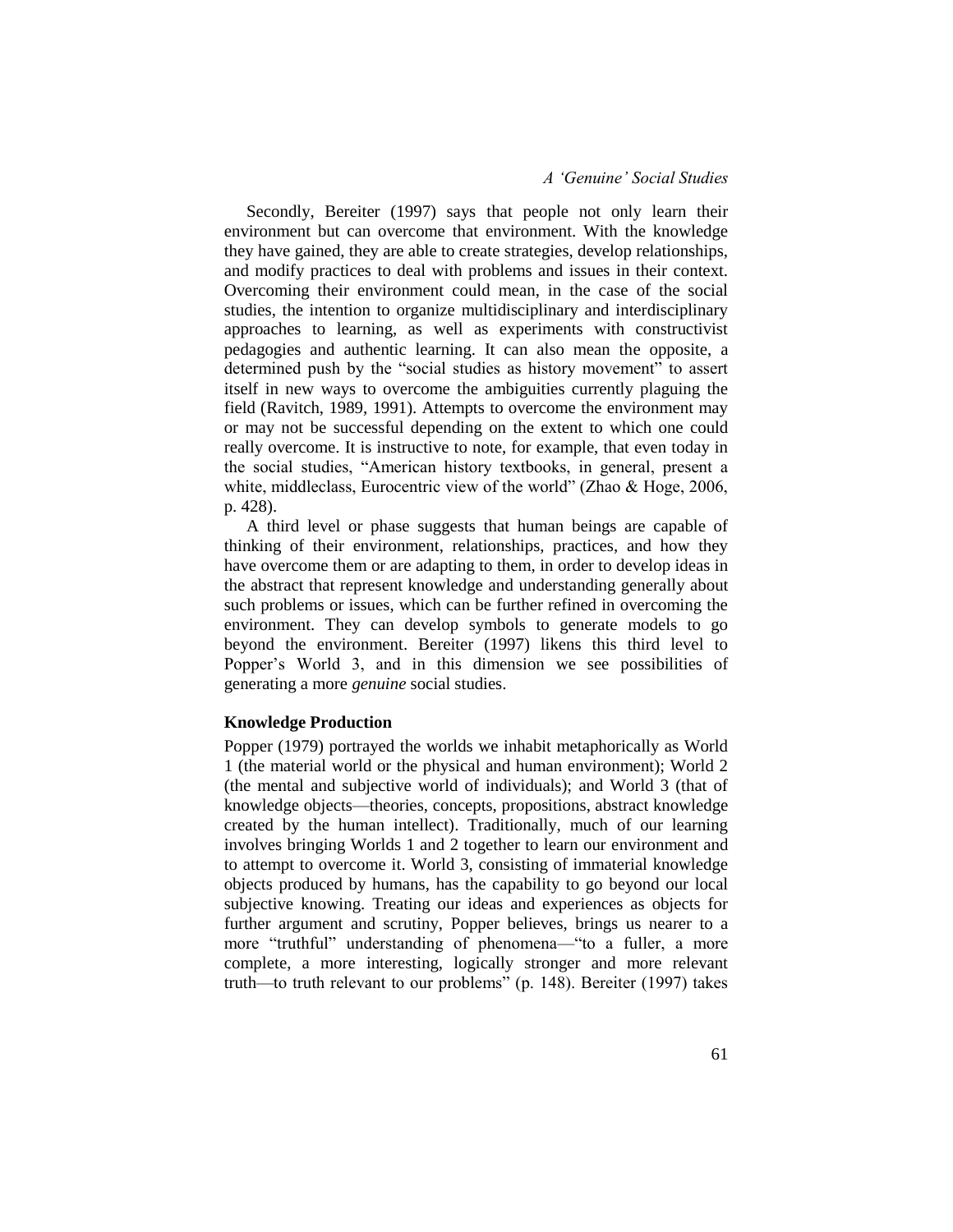this position as providing a basis for escaping the situatedness of our learning by building knowledge.

Bereiter and Scardamalia (1993) posit that knowledge building differs from learning. The knowledge we produce and learn is situated because of the physical and social situation in which it takes place, but this knowledge has the potential to go beyond what normally constitutes the practices of a community. In education, there is a dominant notion of knowledge as content, and when the learner holds it in mind this is regarded as understanding. This, however, is merely transmission and does not help us escape the situatedness of our environment. Bereiter (2002) later portrayed knowledge as a *resource* or *product* that can help us to extend and improve that knowledge, and in so doing bring a view of understanding as the establishment of a meaningful relationship between the learner and some knowledge object. The learner does not just hold it in mind. For example, in the social studies classroom (or any other) *problems* become the starting point for any study—problems of explanation. Theories, interpretations, evidence, ideas, experiences, and explanations become the "content" or "knowledge" that is studied.

Specifically, a study of citizenship should begin with problematizing the ideas and accepted narratives of who is regarded as a citizen and what citizenship is about. What explanations and ideas are emphasized in the text? What understanding of citizenship is being advocated—the process of becoming a citizen, being a citizen in terms of rights and obligations—or what misgivings, fears, and/or commitments are there in the notion of citizenship? How is being a citizen of the European Union different to that of being a citizen of Trinidad and Tobago? Taking apart the arguments, explanations, and theories of citizenship, using personal and collective experience as well as the knowledge in texts and other resources, focuses the learner on extending and deepening social studies knowledge—the so-called knowledge objects of theories, explanations, ideas, and so on. This is what Bereiter (1997) believes is *knowledge building,* and this is what we believe is important in generating a more *genuine* social studies. Such practices help to focus the learner on citizenship formation and human affairs as a shared or cultural study, valuing the importance of expression of experience and dialogue about experience. This is what a *social* study is about according to the fundamental purposes of becoming more social or more human expressing, sharing, learning to accommodate other's opinions, developing a stance towards knowledge that is open-ended. Even if in social studies classes the experiences of the learner are encouraged, to a large extent this is done to enhance participation and interaction. World 3, however, asks that this knowledge that the student brings and is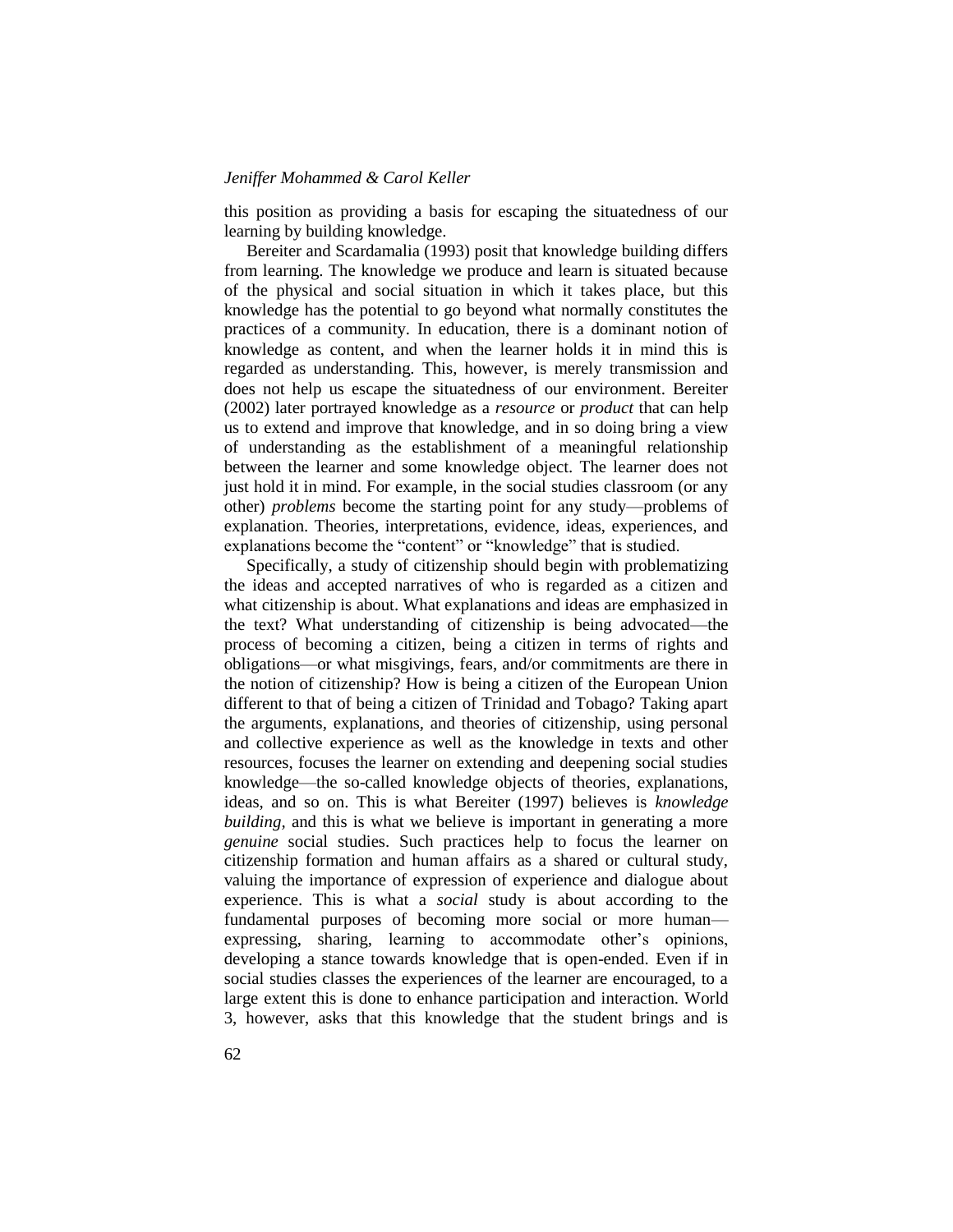expressing has the potential to be debated, discussed, extended, refined, and transformed, without reverting to the textbook in the end as the authoritative source.

### **Learning Our Environment: Learning Theories**

The major approaches to pedagogy—behaviourism, cognitivism, and humanism—reflect different perspectives on curriculum, teaching, learning, learners, and knowledge. These learning theories developed chronologically—the behaviourist school has had a long history from the latter half of the  $19<sup>th</sup>$  century to the present. Cognitivism developed largely as a response to the narrow interpretation of learning (as overt acts) on the part of behaviourists. Humanism, gaining currency in the 1960s, continued this movement away from outside stimuli and construction of knowledge (cognitivism) to an emphasis on the intentions and feelings of the learner. While all are represented in schools, behaviourist and cognitive approaches dominate, and it would seem that despite many efforts at reform, behaviourism continues to be the more pervasive (Bredo, 1997). Interrogating the ecological settings of social studies learning environments is likely to yield contextual clues about the influences of learning theories on how we learn our environment, our attempts to overcome it, and whether and how we are engaged in knowledge building.

#### **Behaviourist Theories**

The major tenet of this approach to pedagogy is that learning proceeds from manipulation of the environment. Known popularly as SR (stimulus-response) approaches, this view of learning sees knowledge as being organized by the teacher in suitable formats (graphics, rote exercises, learning objectives, motivational inputs, segments and sequences of activities/stimuli) for easy assimilation by students. There tends to be a generic understanding of learners and learning. While it is admitted that learners have minds to think with (a neo-behaviourist view), how the environment is organized is believed to be critical. Learning, then, is a process dependent on bombardment of the individual by stimuli from the environment—a process that could also be described as socialization through a transmission model. Knowledge on the whole is regarded as fixed; largely facts that have to be transmitted to the learner. Where the social studies is concerned, the location of the learner and the teacher in relation to the subject matter is treated as quite unproblematic and akin to what obtains in the traditional disciplines, even though the learner is preparing to become a good citizen or more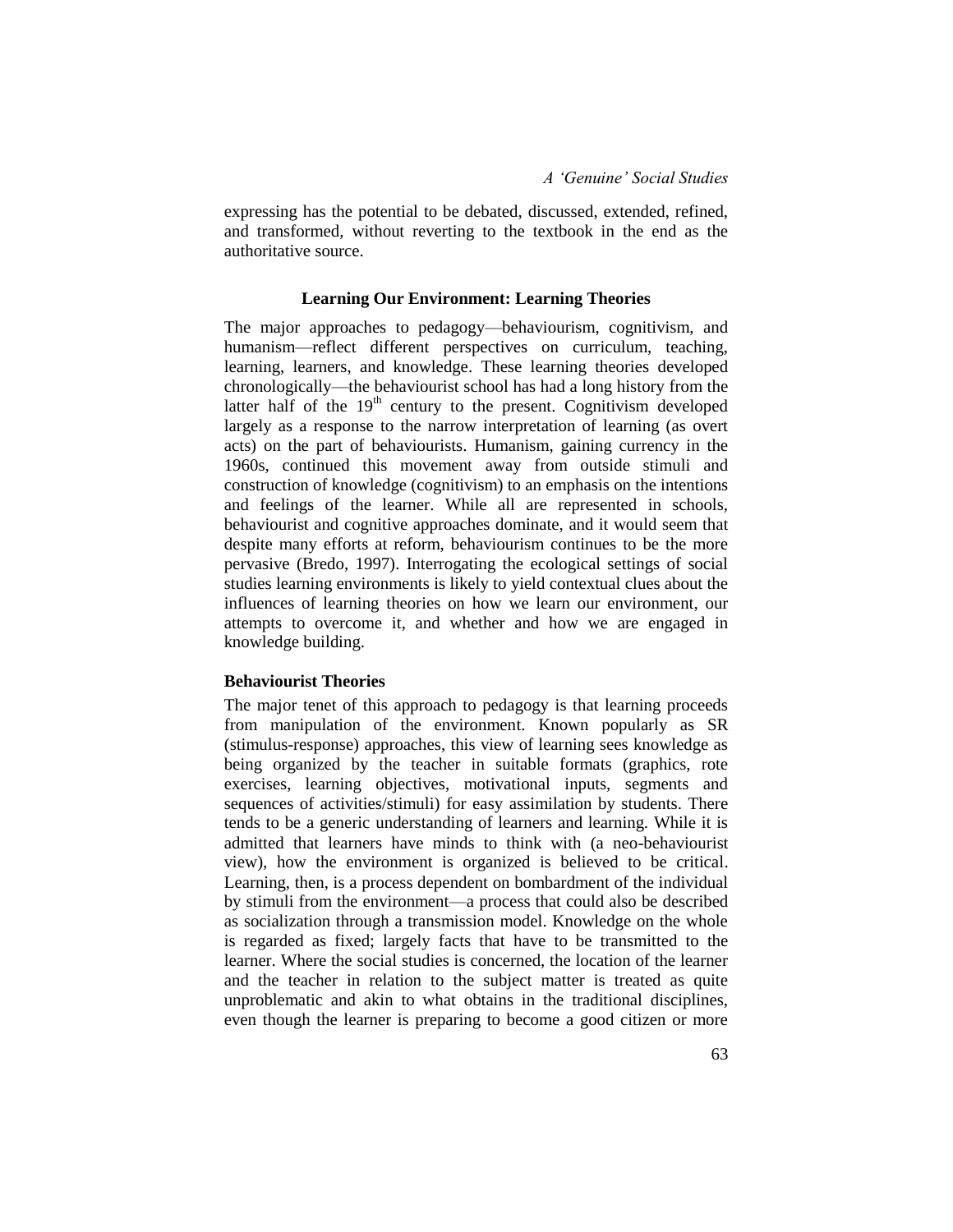human. In developing countries, a growing body of research bears out the fact that the social studies continues to be delivered by expert authority and textbooks, and by teacher-directed learning experiences, which are then summatively assessed. This is especially true where the majority of teachers cannot access teacher education (Merryfield, 1988); where there are undemocratic political regimes or a strong religious orientation (White, 1997); where inherited authoritarian paradigms from the West are still privileged (Tabulawa, 1997); and where there is a press to maintain peace or the status quo by unifying nationalist narratives (Roberts & Locke, 2003). Interestingly, in Western countries, traditional paradigms also tend to persist even in the midst of a resource-rich environment, enlightened teacher education programmes, and democratic political systems (Levitsky, 2006; Werner, 1998). Mintrop (2003) in describing civic education says that:

> Despite demands of earlier reform periods, civic instruction at the turn of the century, according to the experts, is still traditional knowledge transmission and very teacher centred. Controversial issues that could foster critical thinking are avoided. The reports speak of a norm of 'conflict avoidance' (Hungary) or 'fear of politicization' (Italy). In the US report, this avoidance of controversy is described as fearing to be 'perceived as insensitive to any person.' (p. 448)

The dominance of the behaviourist paradigm (or transmission model) poses as problematic, it seems, the extent to which people can escape their environment; for despite numerous attempts at reform, traditional values and world views continue. An ecological study of the social studies learning environment in different settings (including texts and other educational media) should contribute detailed knowledge about how people learn their environment, what they are doing when they try to overcome it, and what knowledge products are obtained.

## **Cognitive Theories**

Largely reacting to the outward focus of behaviourism, cognitive theory moved the emphasis in understanding learning from the environment to the mind. A premium was put on identifying the various internal mental processes involved in an act of learning—memory, retention, retrieval, schema building as in formulating categories and concepts. While behaviourists relied on learning by trial and error in manipulating the environment, cognitive theorists emphasized mental constructs to be tested by the learner. In other words, once a way of negotiating learning had been devised, it was "tested" in relation to being able to demonstrate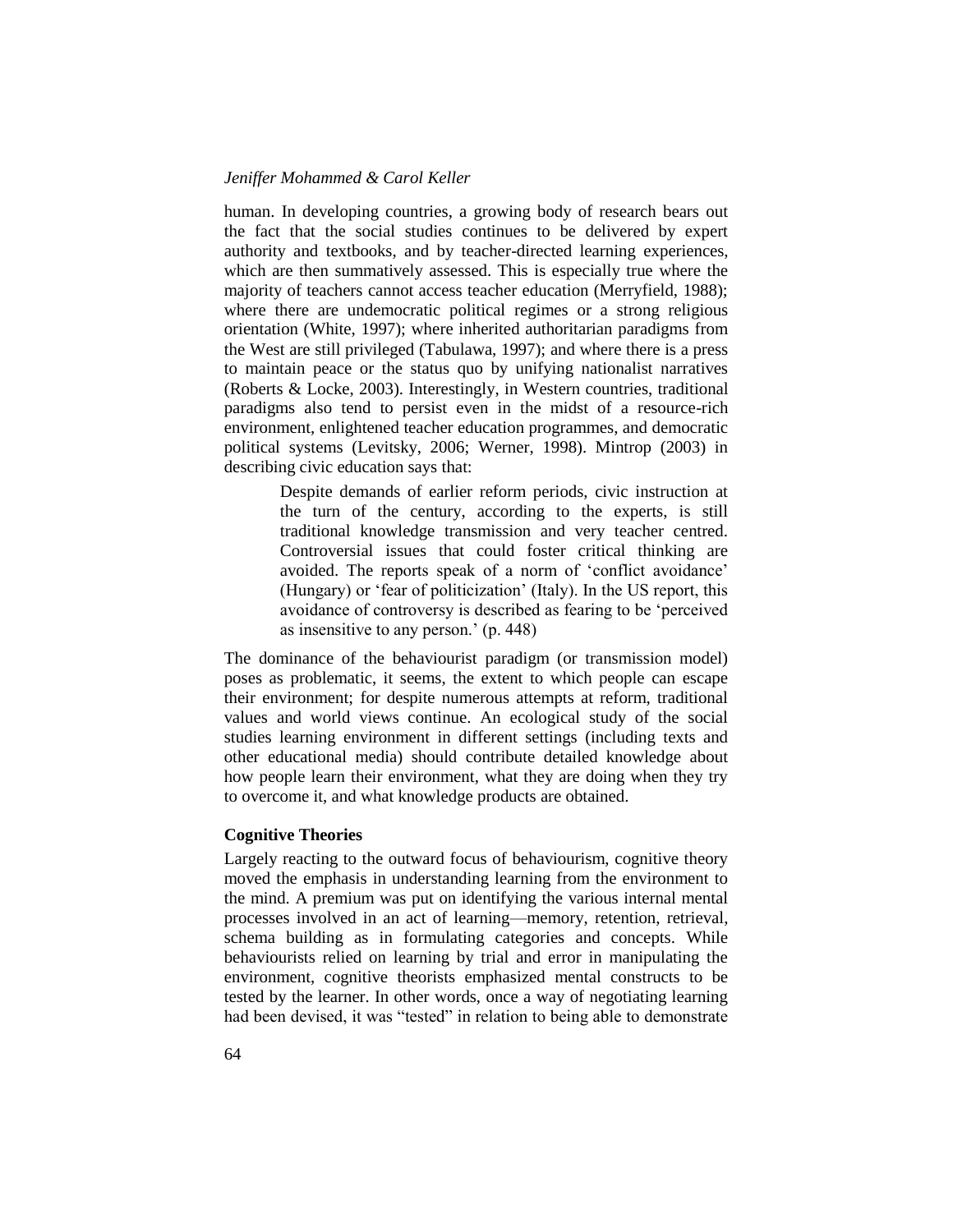## *A 'Genuine' Social Studies*

learning. The field of instructional design, important in teacher education, developed around organizing teaching/learning acts to mirror what was learnt about how the brain processed information. However, strong behaviourist ideas such as the presentation and measurement of stimuli and response also became incorporated into learning approaches.

Bruner, like other cognitivists, viewed learning "as a product of thinking" (as cited in Bredo, 1997, p. 25), but went further to posit a close relationship between the learner and knowledge (the discipline). According to him, disciplines were bodies of knowledge with a logical structure represented by the sequencing of content, concepts, and propositions, but they also had a psychological structure making the learning of the discipline congruent with the mental processes of the student engaged in an act of learning (Bigge & Shermis, 2004). In positing a relationship between the learner and the thing to be learned, Bruner was trying to overcome the behavioural influence affecting other cognitivists; that knowledge existed apart from the learner. Bruner also went on to challenge prevailing ideas about the social studies. In the 1960s, he was instrumental in helping to develop a federally funded new social studies curriculum in the USA, which became known as "Man: A Course of Study" (MACOS). It deviated from traditional values and content based on history as a discipline emphasizing the Western experience, and tried to stimulate thinking about human beings in all their cultural diversity through an inquiry approach to learning. It focused on the common characteristics of tool making in human evolution, the role of language in culture, and that of social organization. It asked the important question in the social studies, "What is human about being human beings?" (Bruner, 1966, p. 74). We see a determined effort to overcome the social studies environment that was anchored in behaviourism, but to a large extent the acceptance of the curriculum was thwarted by an appeal to restore what was traditional. The course was discontinued in 1976 because of widespread opposition citing that it did not cover much of the content expected in a social studies course, and it opened to inquiry many cherished values in the American way of life (Evans, 2004).

Growing out of cognitive thinking is the conception of learning known as constructivism, based on how learners make meanings rather than how the brain organizes information. In this approach, the focus becomes more trained on the learner's interpretations of the world built up through experience and interactions. Today, this approach to teaching and learning enjoys widespread approval; yet, to a large extent, it remains problematic to implement, reflecting again perhaps the difficulty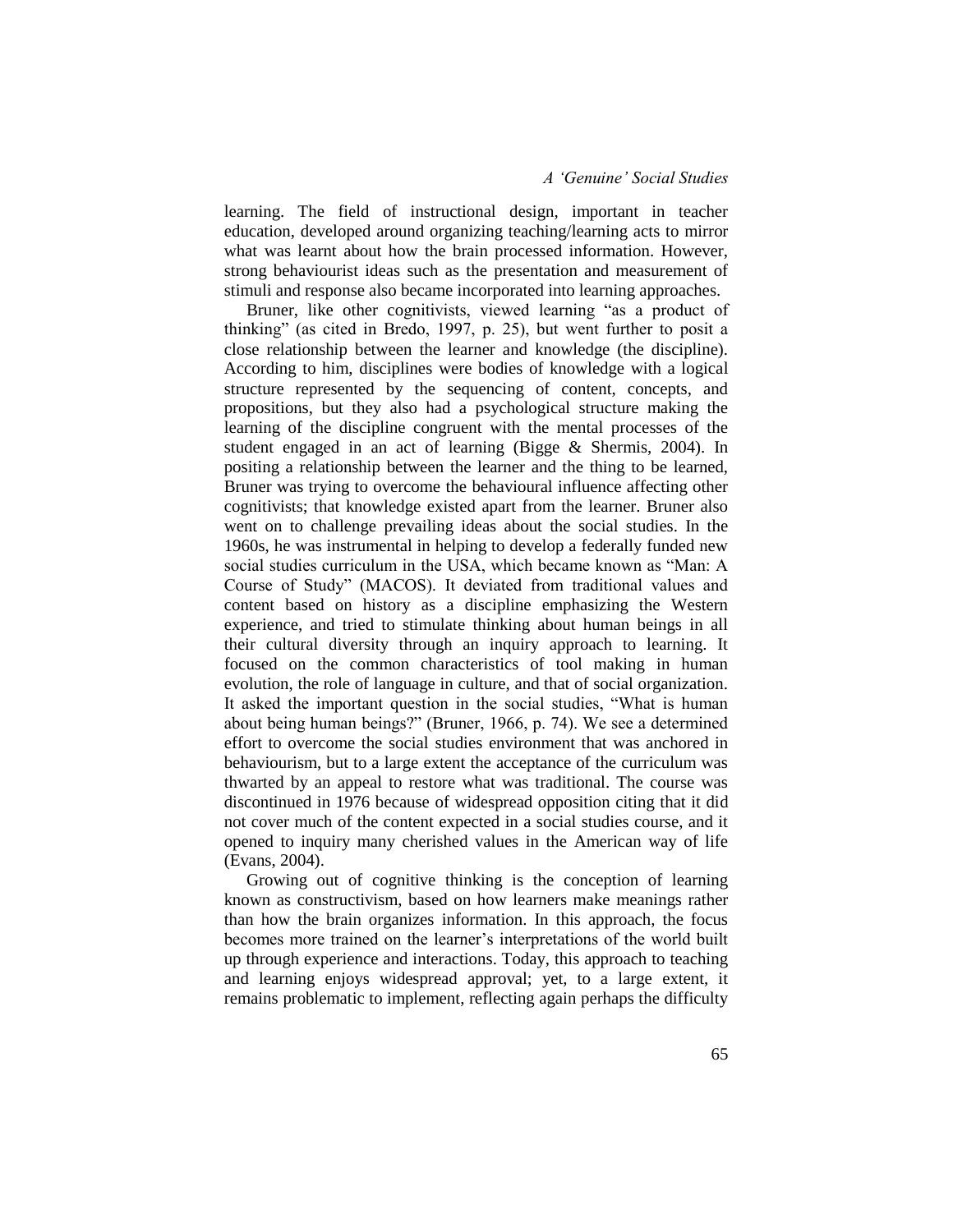of overcoming our environment (Cook, Smagorinsky, Fry, Konopak, & Moore, 2002).

#### **Humanist Theories**

This approach places emphasis on the central place of meaning and feeling in learning. It underscores the notion that knowledge never comes without feeling, and this can be independent of the environment or the environment can be mediated by feelings. It is assumed that the learner always has feelings about what is to be taught, hence the premium placed on the needs, interests, experiences, dispositions, and feelings of the learner as the source of knowledge or starting place for instruction. Both Maslow and Rogers stressed the idea of agency or the ability of the learner to make significant personal decisions, the role of education in helping the learner to develop as an autonomous or self-actualized individual, and the major role that self concepts play in this picture (as cited in Nemiroff, 1992). To be able to engage the learner, educators must be aware of how he or she is thinking about or reacting to some problem or issue in social life. Hence, educators must learn more about their students. Going beyond Bruner's (1966) idea that there is a psychological relationship between the discipline and the learner, in this view the knower and the known are inseparable—the learner is constantly engaged in learning, working out what it means to be human, or developing as a person. However, the learner is not engaged with disciplinary knowledge per se but with his or her own needs and interests. Humanists see the disciplines as reflecting the different ways in which people express their orientation to some fundamental values—for example, geography demonstrates the relationships between human beings and the land; history and economics, too, reveal what others think are deep-seated values in social life. Humanists believe that these values and relationships are important for children to learn about as they are all dimensions of being human—how human beings have thought about life and society—but not as packaged disciplinary knowledge. The social studies would grow out of the problems and issues that children or adolescents face as they grow up, which help to reinforce, generate, or establish their values and attitudes. Humanists believe that these learning processes are going on all the time and the school has to intervene and enable that process.

Learning theories provide knowledge and assumptions about how children learn and become translated into methodologies of teaching, learning, and assessment. An ecological approach to the study of social studies education in a wide variety of classrooms will provide insights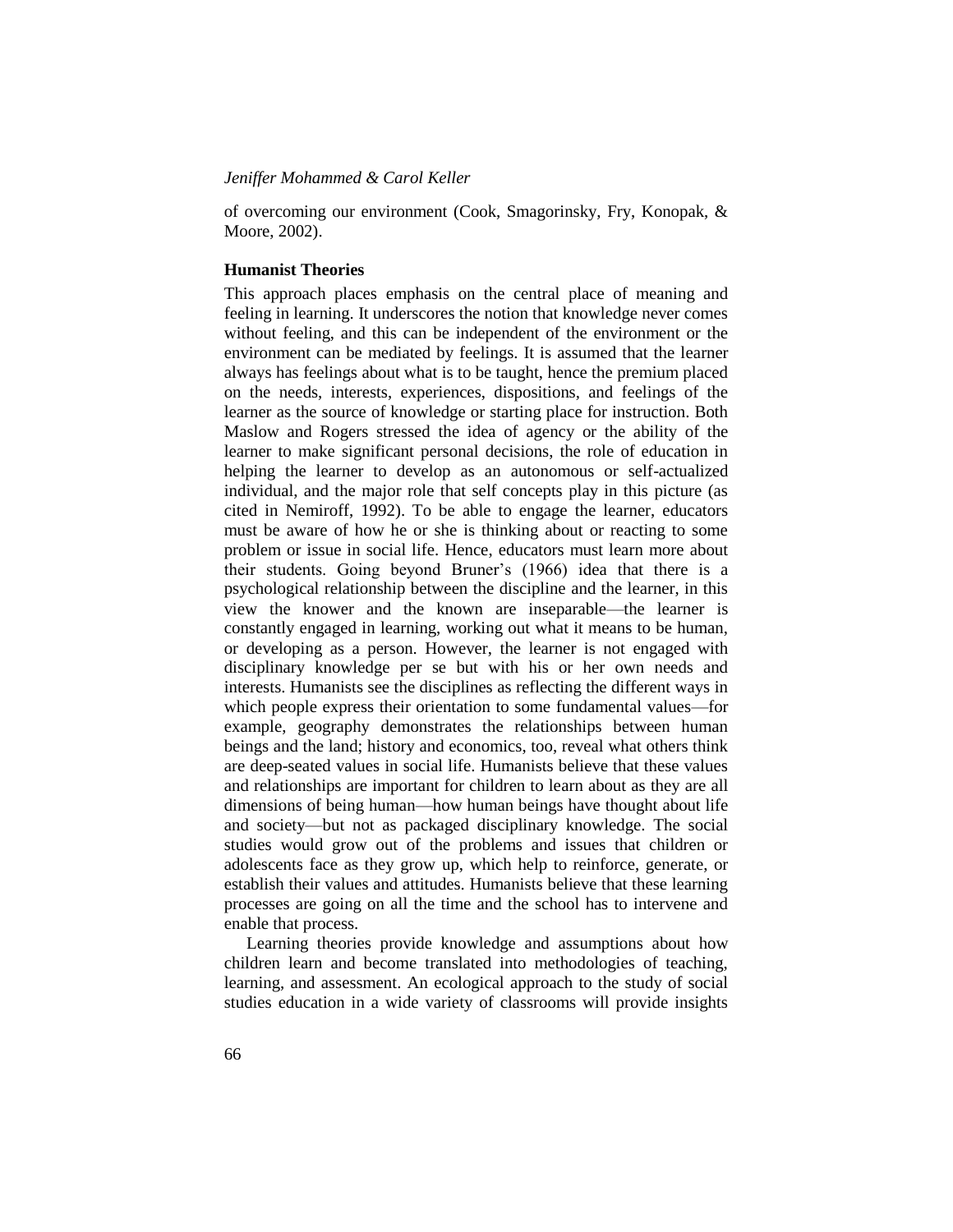about how such scenarios impact on different categories of students (gender, socio-economic class, ethnicity, and ability levels).

### **Overcoming the Environment**

Multidisciplinary and interdisciplinary efforts, as well as innovations in curricula and changes in learning approaches, have been variously employed in trying to overcome the environment of social studies learning. Essentially, this involved a re-thinking of the relationships between knowledge, learners, and teaching/learning approaches. That these efforts are not as successful as they were meant to be suggests that social studies learning environments continue to be sites where situated learning characterizes student learning. Efforts to overcome continue struggling with dominant traditions, ideologies, and standard ways of operating. Our proposed research project focuses on trying to understand, at various sites in different countries:

- the dominant and alternative approaches to learning generally and in the social studies specifically;
- how students learn their environment and how they overcome it;
- the conceptions of the good citizen or the human taught in social studies learning environments;
- how social studies teaching materials reinforce and/or question an output-related notion of social studies education;
- how social studies classrooms contribute to knowledge production in the field.

We contend that social studies knowledge is not something to be given or transmitted but, rather, it is built and developed through the experiences students bring to the learning encounter. Adherence to ideologies that regard social studies as education for historical understanding, or inquiry or critical thinking, or even citizenship, fail to take on board that in a very real sense students are educated *through* the social studies and not *in* social studies for historical understanding, and so on. These *purposes* can be kept in mind but they cannot mandate that this is what a social study is like, that students will be educated in social studies for good citizenship. Imposing a dominant view of the social studies has brought us to this place of contention, where having learnt our environment and the situated knowledge at hand, all the ambiguities and conflicting ideas about social studies continue to compete in an everconstant search to unmask its *true* nature. To put our ideas to the test, we will embark on developing a body of empirical evidence on the nature of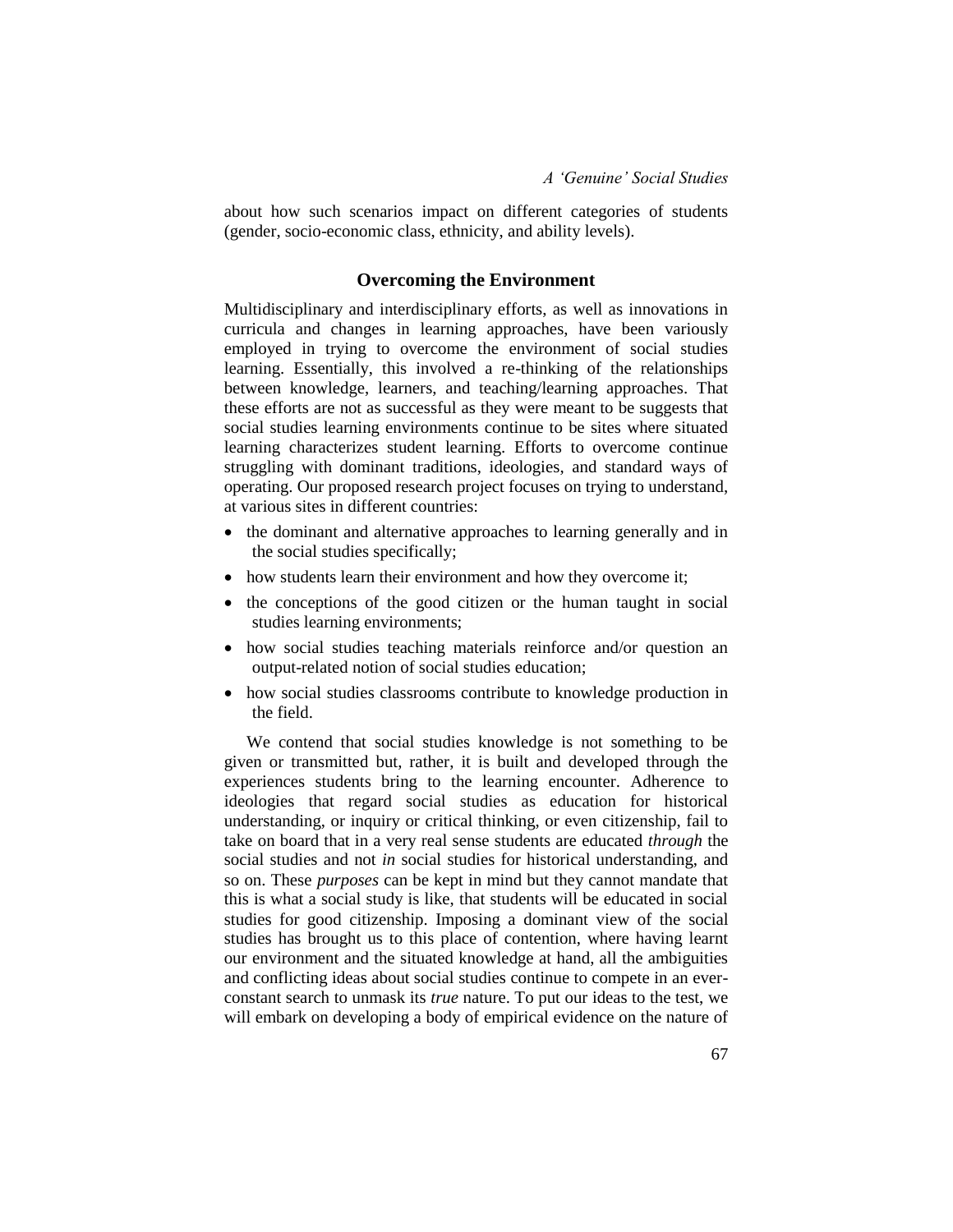social studies learning in different parts of the world—the Caribbean first and then moving out to other developing countries. This should provide a sound basis for understanding what is regarded as social studies education and to what extent it is genuine, that is, emanating from the experiences and concerns of those learning to be the good citizen or being human. If it is that people seem to be only learning their environment, then a second stage of the inquiry will employ Popper's and Bereiter's way of thinking about World 3 and seek to undertake, with teachers and students, how their knowledge can be interrogated and extended into arguments, explanations, and theories constituting social studies learning.

#### **References**

- Armento, B. (1993). Reform revisited: The story of elementary social studies at the crest of the  $21^{st}$  century. In V. Wilson, J. Little, & G. L. Wilson (Eds.), *Teaching social studies* (pp. 25–44). Westport, CT: Greenwood Press.
- Baker, R. G., & Moroz, W. (1997). Student and teacher perceptions of teaching/learning processes in classrooms: How close is the partnership? *Australian Journal of Teacher Education*, *22*(1), 1–38.
- Beane, J. (1995). Curriculum integration and the disciplines of knowledge. *Phi Delta Kappan*, *76*(8), 616–622.
- Bereiter, C. (1997). Situated cognition and how to overcome it. In D. Kirshner & J. A. Whitson (Eds.), *Situated cognition: Social, semiotic, and psychological perspectives* (pp. 281–300). Hillsdale, NJ: Lawrence Erlbaum.
- Bereiter, C. (2002). *Education and mind in the knowledge age*. Mahwah, NJ: Lawrence Erlbaum.
- Bereiter, C., & Scardamalia, M. (1993). Surpassing ourselves: An inquiry into the nature and implications of expertise. Chicago, IL: Open Court.
- Bigge, M., & Shermis, S. (2004). *Learning theories for teachers* ( $6<sup>th</sup>$  ed.). Boston, MA: Pearson Education.
- Bohan, C. (2003). Early vanguards of progressive education: The Committee of Ten, the Committee of Seven, and social education. *Journal of Curriculum and Supervision, 19*(1), 73–94.
- Bredo, E. (1997). The social construction of learning. In G. Phye (Ed.), *Handbook of academic learning* (pp. 3–44). San Diego, CA: Academic Press.
- Brown, J. S., Collins, A., & Duguid, P. (1989). Situated cognition and the culture of learning. *Educational Researcher*, *18*(1), 32–42.
- Bruner, J. S. (1966). *Toward a theory of instruction*. Cambridge, MA: Belknap Press.
- Carpenter, J. (2004). Jefferson's views on education: Implications for today's social studies. *Social Studies*, *95*(4), 140–146.
- Cook, L. S., Smagorinsky, P., Fry, P. G., Konopak, B., & Moore, C. (2002). Problems in developing a constructivist approach to teaching: One teacher's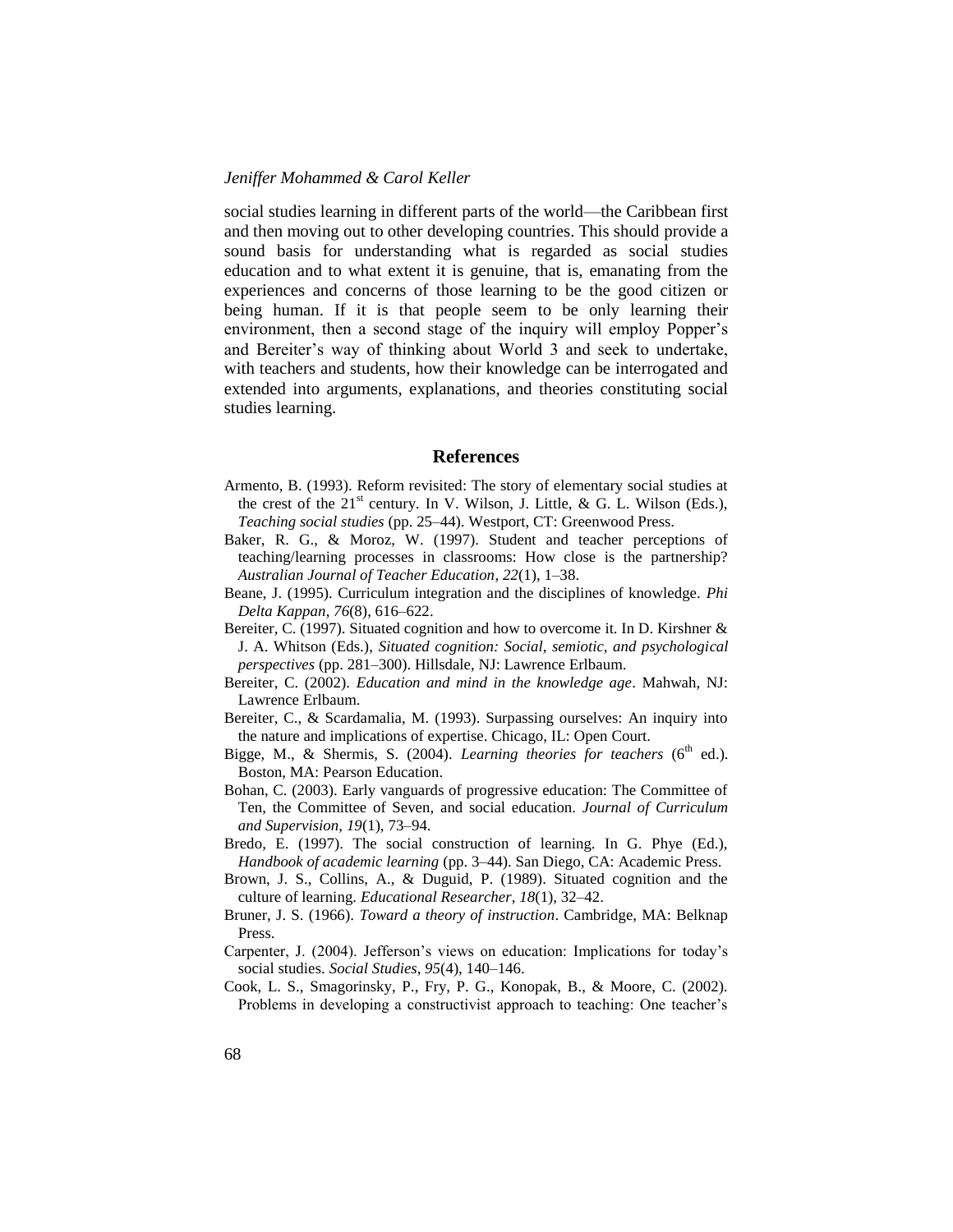transition from teacher preparation to teaching. *Elementary School Journal*, *102*(5), 389–413.

- Crocco, M. S. (2004). Dealing with difference in the social studies: A historical perspective. *International Journal of Social Education*, *18*(2), 106–126.
- Crocco, M. S., & Thornton, S. (2002). Social studies in the New York City public schools: A descriptive study. *Journal of Curriculum and Supervision*, *17*(3), 206–231.
- Egan, K. (1983). Social studies and the erosion of education. *Curriculum Inquiry, 13*(2), 195–214.
- Evans, R. (2004). The social studies wars: What should we teach the children? New York: Teachers College Press.
- Lave, J. (1988). Cognition in practice: Mind, mathematics and culture in everyday life. Cambridge, UK: Cambridge University Press.
- Lave, J., & Wenger, E. (1991). *Situated learning: Legitimate peripheral participation.* Cambridge, UK: Cambridge University Press.
- Levitsky, R. (2006). Musings on meaning, meatloaf, and Moe: Reflections on "The state of social studies." *Social Education*, *70*(7), 405–408.
- Lybarger, M. (1983). Origins of the modern social studies: 1900–1916. *History of Education Quarterly*, *23*(1), 455–468.
- Marsden, W. (2001). The school textbook: Geography, history and social studies. London: Woburn Press.
- Merryfield, M. (1988). Twenty-five years of social studies education in selected African nations. *Social Studies*, *79*(6), 281–287.
- Mintrop, H. (2003). The old and new face of civic education: Expert teacher and student views. *European Educational Research Journal, 2*(3), 446–454.
- Mohammed, J., & Keller, C. (2004). The social studies for a postmodern age. *Caribbean Curriculum*, *11*, 57–69.
- Mraz, M. (2004). Harold O. Rugg and the foundations of social studies. *International Journal of Social Education*, *19*(1), 1–7.
- Nemiroff, G. H. (1992). Reconstructing education: Toward a pedagogy of critical humanism. Westport, CT: Greenwood Press.
- Núñez, R., Edwards, L., & Matos, J. (1999). Embodied cognition as grounding for situatedness and context in mathematics education. *Educational Studies in Mathematics*, *39*(3), 45–65.
- Parramore, B. (1993). The social studies curriculum and teacher preparation. In V. Wilson, J. Little, & G. L. Wilson (Eds.), *Teaching social studies* (pp. 259– 277). Westport, CT: Greenwood Press.
- Pennell, J. R., & Firestone, W. A. (1996). Changing classroom practices through teacher networks: Matching program features with teacher characteristics and circumstances. *Teachers College Record*, *98*(1), 46–76.
- Popper, K. R. (1979). *Objective knowledge: An evolutionary approach.* Oxford: Clarendon Press.
- Ravitch, D. (1989). The revival of history: A response. *Social Studies*, *80*(3), 89–91.
- Ravitch, D. (1991). The plight of history in American schools. *New England Journal of History*, *48*(2), 2–11.